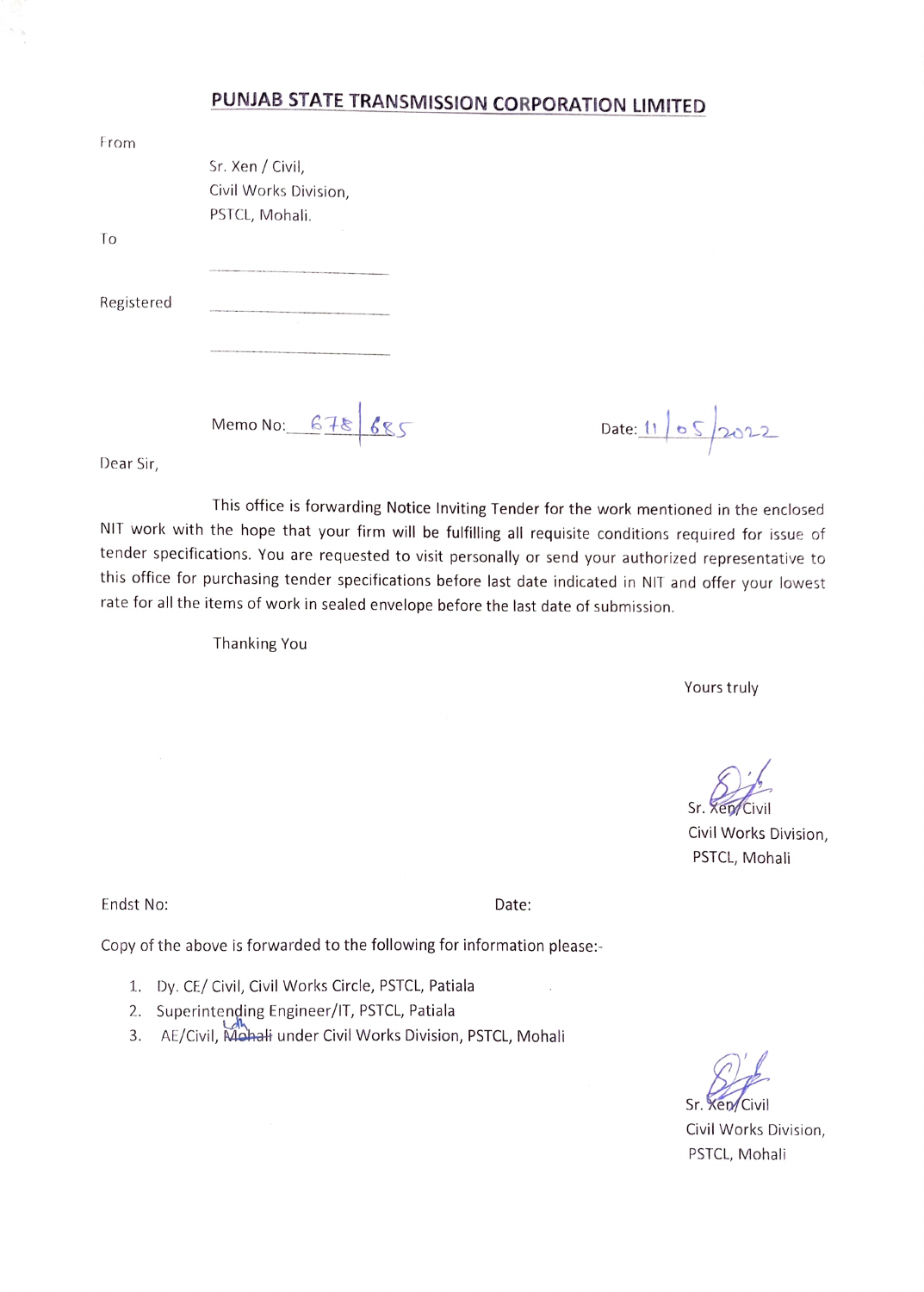## PUNJAB STATE TRANSMISSION CORPORATION LIMITED

## NOTICE INVITING TENDER

Tender Enquiry No.: 4/2022-23 Date of opening: 27/05/2022

1. Sealed tenders are invited on behalf of PSTCL from registered contractors/Firms for execution of following works (consisting of scheduled and non-scheduled items) on through rate basis. Rates of schedule items to be governed w.r.t. Sanctioned Premium are applicable for zone on the date of opening of tender and those of non-schedule items to be governed w.r.t. the rates approved by PSTCL on the basis of analysis of rates.

| S.No | Description of Item                                                                              | Estimated cost | Completion period |
|------|--------------------------------------------------------------------------------------------------|----------------|-------------------|
|      | Replacement of 1 no damaged<br>100mva t/f and allied civil works at<br>220 kv S/S jamalpur BBMB. | 3.90 lacs      | 60 days.          |

2. Tender documents shall be issued to only those registered class A, B & C (class I, II & III) grade contractors and firms who have adequate experience of carrying out similar type of works

3. The bidder shall submit to this request for issue of tender specifications along with experience details, copy of registration with PSTCL/PWD/Irrigation/Public Health/MES or any other public sector or Govt. undertaking, list of available T&P items, copy of memorandum of incorporation of company and its registration with registrar of companies and income tax return filed with income tax department for the last 3 assessment years.

4. (1) The interested contractors/Firms must submit their request for issue of tender specifications by 25/5/2022 till 5.00 PM

5. The tender specifications shall be issued to eligible bidders by 25/5/2022. The detail of receipt and opening of tenders in the offices are as given below:-

Receipt of Tenders: - 27/5/2022 up to 11.00 AM

## Opening of Tenders: - 27/5/2022 at 12.00 PM

6. Tender of contractors who do not purchase the tender documents in advance shall not be received.

7. Requests for the issue of tender documents received late due to any reason including postal delays or request not carrying information/documents asked vide para 3 or request received through telex, fax, tclegraphically shall be rejected. Conditional requests are also liable to be rejected.

8. Rates quoted in tender shall be valid for 90 days.